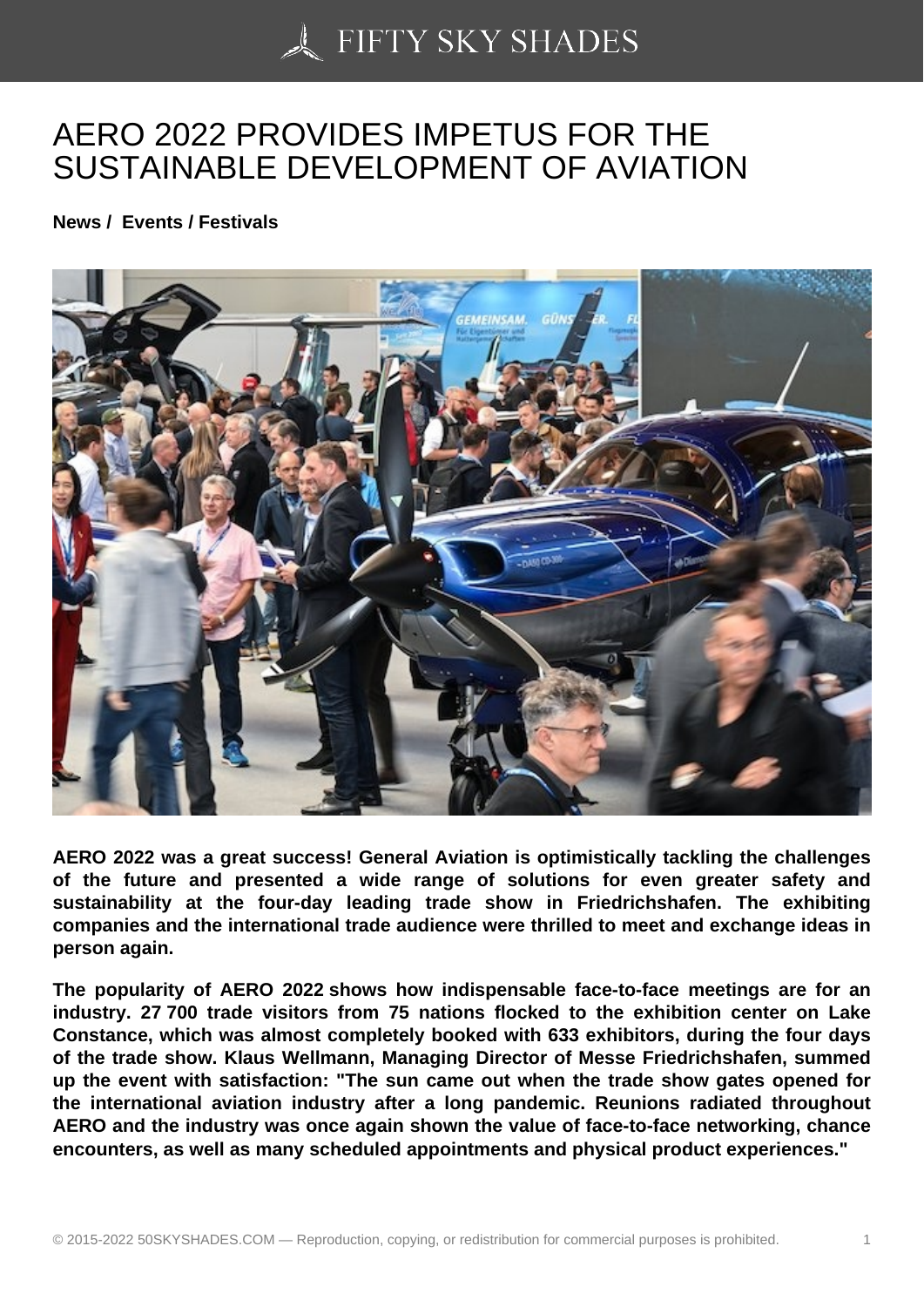

The general aviation industry has made good use of the past few years of AERO's forced hiatus. Even during the Corona crisis, research and development departments have been working flat out on new products and services that make flying more sustainable, safer and easier.

Tobias Bretzel, project manager of trade show organizer fairnamic GmbH: "Manufacturers, customers and interested parties were once again able to sense the resilience and innovative power of the industry at AERO. The high-tech technologies from general aviation will flow into commerical aviation. The spirit of optimism and the impetus generated by AERO 2022 will have an impact far beyond the trade show."

At AERO 2022, the visitors experienced a greater number of new products and innovations than ever before in the history of AERO. The topic of sustainability was very clearly in the foreground. Aviation is facing a technological generation change in drives. Which type of drive - electric, hybridelectric, hydrogen fuel cell or bio- and eFuels - will prevail in the future, is not yet foreseeable and was the subject of many discussions at the most extensive AERO conference program ever. What is certain, however, is that the future of aviation will be sustainable. The newly created AERO Sustainable Aviation Trail - marked by large green balloons above the booths of participating exhibitors - highlighted companies and institutions that are particularly committed to sustainability in aviation.

Among the new products on display for the first time at AERO were the Alpi Twin twin-engine aircraft from Italian manufacturer Alpi Aviation, the A414 four-seat single-engine aircraft from Aquila Aviation from Schönhagen, Germany, the Elixir 915iS two-seat training and touring aircraft from the French company Elixir Aircraft with a 100 hp (74 kW) Rotax 915iS engine, the VL3 Evolution ultralight aircraft from the Belgian/Czech manufacturer JMB Aircraft with a turboprop engine from the French manufacturer Turbotech, and the Junkers A50 Junior and Junkers A60 ultralight aircraft.

There were also many innovations to be discovered in aircraft systems, accessories at AERO